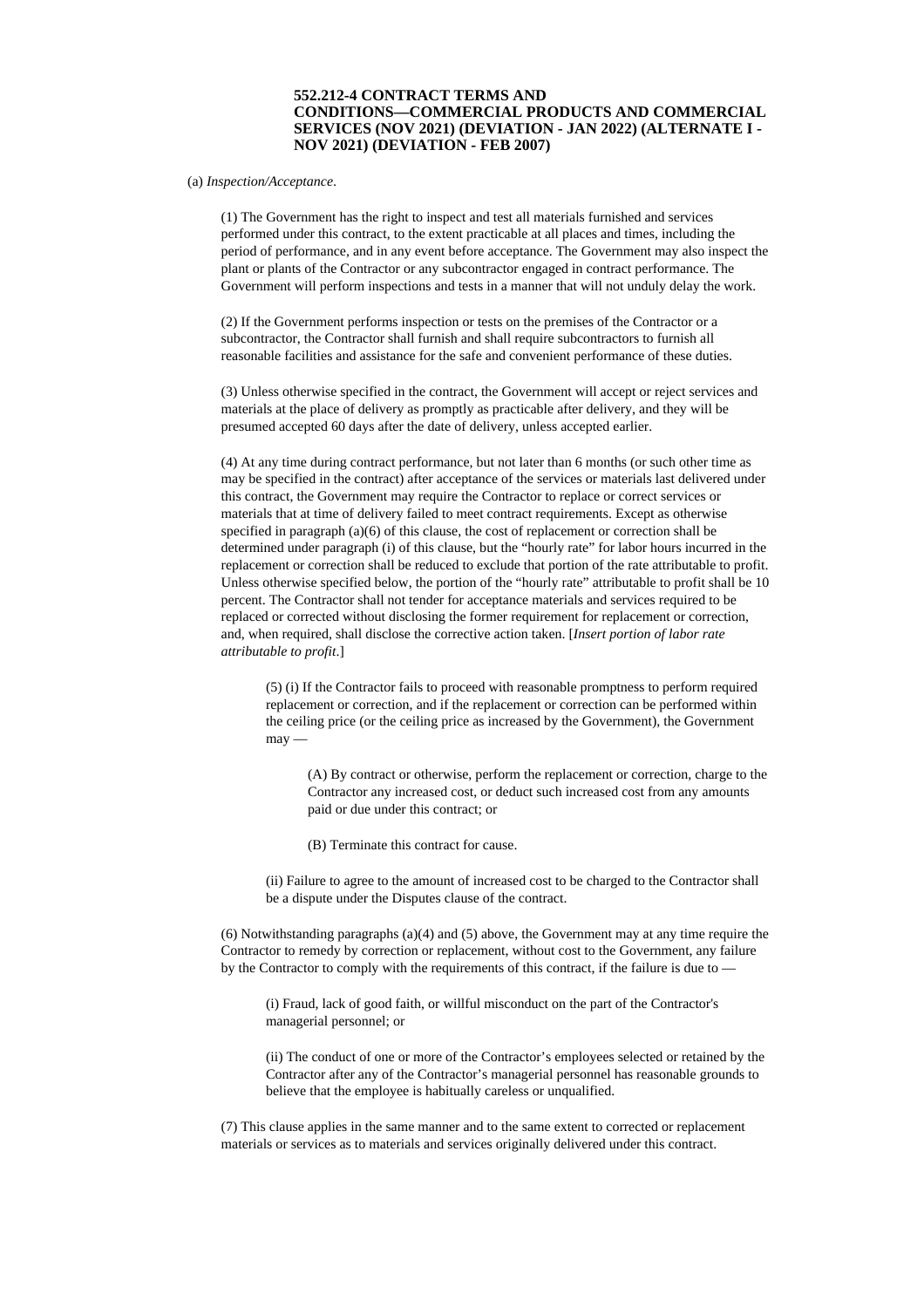(8) The Contractor has no obligation or liability under this contract to correct or replace materials and services that at time of delivery do not meet contract requirements, except as provided in this clause or as may be otherwise specified in the contract.

(9) Unless otherwise specified in the contract, the Contractor's obligation to correct or replace Government-furnished property shall be governed by the clause pertaining to Government property.

(b) Assignment. The Contractor or its assignee may assign its rights to receive payment due as a result of performance of this contract to a bank, trust company, or other financing institution, including any Federal lending agency in accordance with the Assignment of Claims Act (31 [U.S.C.](http://uscode.house.gov/uscode-cgi/fastweb.exe?getdoc+uscview+t29t32+1665+30++%2831%29%20%20AND%20%28%2831%29%20ADJ%20USC%29%3ACITE%20%20%20%20%20%20%20%20%20) 3727). However, when a third party makes payment (e.g., use of the Governmentwide commercial purchase card), the Contractor may not assign its rights to receive payment under this contract.

(c) Changes. Changes in the terms and conditions of this contract may be made only by written agreement of the parties.

(d) Disputes. This contract is subject to  $41$  U.S.C. [chapter](http://uscode.house.gov/) 71, Contract Disputes. Failure of the parties to this contract to reach agreement on any request for equitable adjustment, claim, appeal or action arising under or relating to this contract shall be a dispute to be resolved in accordance with the clause at Federal Acquisition Regulation (FAR) [52.233-1,](https://www.acquisition.gov/far/html/52_233_240.html#wp1113304) Disputes, which is incorporated herein by reference. The Contractor shall proceed diligently with performance of this contract, pending final resolution of any dispute arising under the contract.

### (e) *Definitions*.

(1) The clause at FAR [52.202-1,](https://www.acquisition.gov/far/html/52_200_206.html#wp1137572) Definitions, is incorporated herein by reference. As used in this clause —

(i) Direct materials means those materials that enter directly into the end product, or that are used or consumed directly in connection with the furnishing of the end product or service.

 $(iii)$  Hourly rate means the rate(s) prescribed in the contract for payment for labor that meets the labor category qualifications of a labor category specified in the contract that are —

(A) Performed by the contractor;

(B) Performed by the subcontractors; or

(C) Transferred between divisions, subsidiaries, or affiliates of the contractor under a common control.

(iii) *Materials* means —

(A) Direct materials, including supplies transferred between divisions, subsidiaries, or affiliates of the contractor under a common control;

(B) Subcontracts for supplies and incidental services for which there is not a labor category specified in the contract;

(C) Other direct costs (e.g., incidental services for which there is not a labor category specified in the contract, travel, computer usage charges, etc.);

(D) The following subcontracts for services which are specifically excluded from the hourly rate: Each order must list separately subcontracts for services excluded from the FSS Hourly Rates; and

(E) Indirect costs specifically provided for in this clause.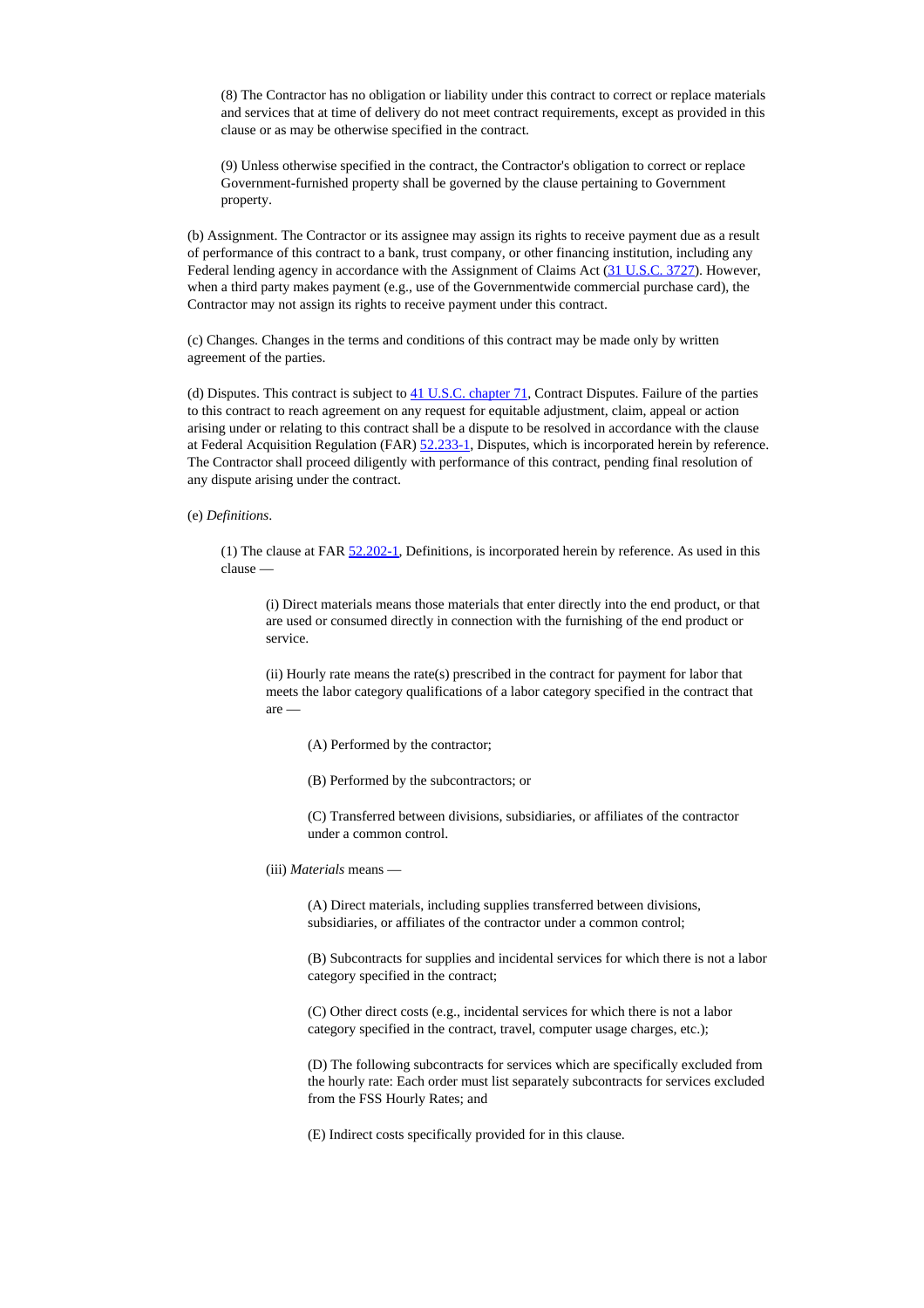(iv) *Subcontrac*t means any contract, as defined in FAR [subpart](https://www.acquisition.gov/far/html/Subpart%202_1.html#wp1145507) 2.1, entered into with a subcontractor to furnish supplies or services for performance of the prime contract or a subcontract including transfers between divisions, subsidiaries, or affiliates of a contractor or subcontractor. It includes, but is not limited to, purchase orders, and changes and modifications to purchase orders.

(f) *Excusable delays*. The Contractor shall be liable for default unless nonperformance is caused by an occurrence beyond the reasonable control of the Contractor and without its fault or negligence such as, acts of God or the public enemy, acts of the Government in either its sovereign or contractual capacity, fires, floods, epidemics, quarantine restrictions, strikes, unusually severe weather, and delays of common carriers. The Contractor shall notify the Contracting Officer in writing as soon as it is reasonably possible after the commencement of any excusable delay, setting forth the full particulars in connection therewith, shall remedy such occurrence with all reasonable dispatch, and shall promptly give written notice to the Contracting Officer of the cessation of such occurrence.

### (g) Invoice.

(1) The Contractor shall submit an original invoice and three copies (or electronic invoice, if authorized) to the address designated in the contract to receive invoices. An invoice must include—

(i) Name and address of the Contractor;

(ii) Invoice date and number;

(iii) Contract number, line item number and, if applicable, the order number;

(iv) Description, quantity, unit of measure, unit price and extended price of the items delivered;

(v) Shipping number and date of shipment, including the bill of lading number and weight of shipment if shipped on Government bill of lading;

(vi) Terms of any discount for prompt payment offered;

(vii) Name and address of official to whom payment is to be sent;

(viii) Name, title, and phone number of person to notify in event of defective invoice; and

(ix) Taxpayer Identification Number (TIN). The Contractor shall include its TIN on the invoice only if required elsewhere in this contract.

(x) Electronic funds transfer (EFT) banking information.

(A) The Contractor shall include EFT banking information on the invoice only if required elsewhere in this contract.

(B) If EFT banking information is not required to be on the invoice, in order for the invoice to be a proper invoice, the Contractor shall have submitted correct EFT banking information in accordance with the applicable solicitation provision, contract clause (e.g., [52.232-33](https://www.acquisition.gov/far/html/52_232.html#wp1153351), *Payment by Electronic Funds Transfer—System for Award Management,* or [52.232-34](https://www.acquisition.gov/far/html/52_232.html#wp1153375), *Payment by Electronic Funds Transfer—Other Than System for Award Management)*, or applicable agency procedures.

(C) EFT banking information is not required if the Government waived the requirement to pay by EFT.

(2) The due date for making invoice payments by the designated payment office is the later of the following two events: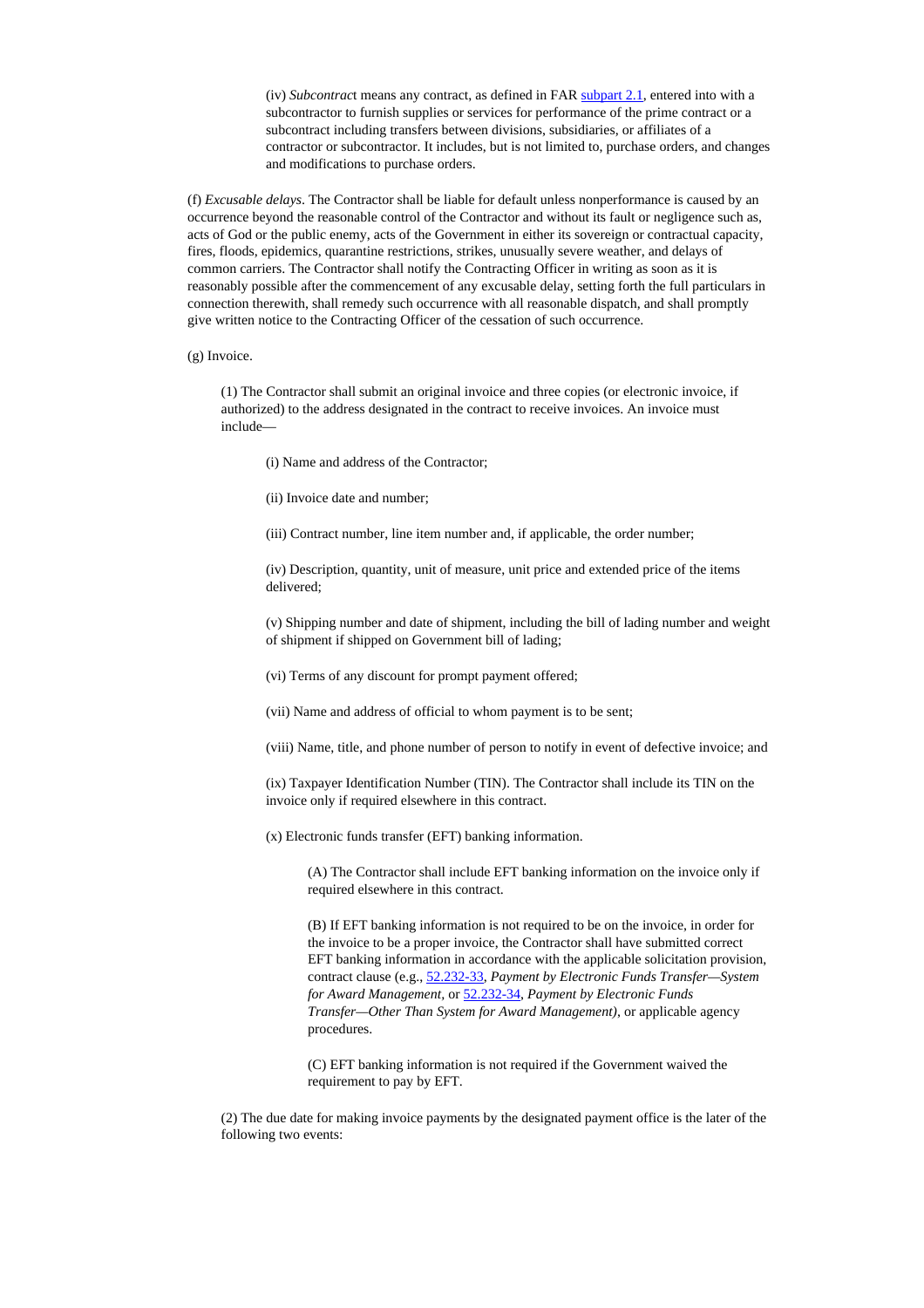(i) The 10th day after the designated billing office receives a proper invoice from the Contractor. If the designated billing office fails to annotate the invoice with the date of receipt at the time of receipt, the invoice payment due date shall be the 10th day after the date of the Contractor's invoice; provided the Contractor submitted a proper invoice and no disagreement exists over quantity, quality, or Contractor compliance with contract requirements.

(ii) The 10th day after Government acceptance of supplies delivered or services performed by the Contractor.

(h) *Patent indemnity*. The Contractor shall indemnify the Government and its officers, employees and agents against liability, including costs, for actual or alleged direct or contributory infringement of, or inducement to infringe, any United States or foreign patent, trademark or copyright, arising out of the performance of this contract, provided the Contractor is reasonably notified of such claims and proceedings.

# (i) *Payments*.

(1) Work performed. The Government will pay the Contractor as follows upon the submission of commercial invoices approved by the Contracting Officer:

(i) Hourly rate.

(A) The amounts shall be computed by multiplying the appropriate hourly rates prescribed in the contract by the number of direct labor hours performed. Fractional parts of an hour shall be payable on a prorated basis.

(B) The rates shall be paid for all labor performed on the contract that meets the labor qualifications specified in the contract. Labor hours incurred to perform tasks for which labor qualifications were specified in the contract will not be paid to the extent the work is performed by individuals that do not meet the qualifications specified in the contract, unless specifically authorized by the Contracting Officer.

(C) Invoices may be submitted once each month (or at more frequent intervals, if approved by the Contracting Officer) to the Contracting Officer or the authorized representative.

(D) When requested by the Contracting Officer or the authorized representative, the Contractor shall substantiate invoices (including any subcontractor hours reimbursed at the hourly rate in the schedule) by evidence of actual payment, individual daily job timecards, records that verify the employees meet the qualifications for the labor categories specified in the contract, or other substantiation specified in the contract.

(E) Unless the Schedule prescribes otherwise, the hourly rates in the Schedule shall not be varied by virtue of the Contractor having performed work on an overtime basis.

(1) If no overtime rates are provided in the Schedule and the Contracting Officer approves overtime work in advance, overtime rates shall be negotiated.

(2) Failure to agree upon these overtime rates shall be treated as a dispute under the Disputes clause of this contract.

(3) If the Schedule provides rates for overtime, the premium portion of those rates will be reimbursable only to the extent the overtime is approved by the Contracting Officer.

### (ii) Materials.

(A) If the Contractor furnishes materials that meet the definition of a commercial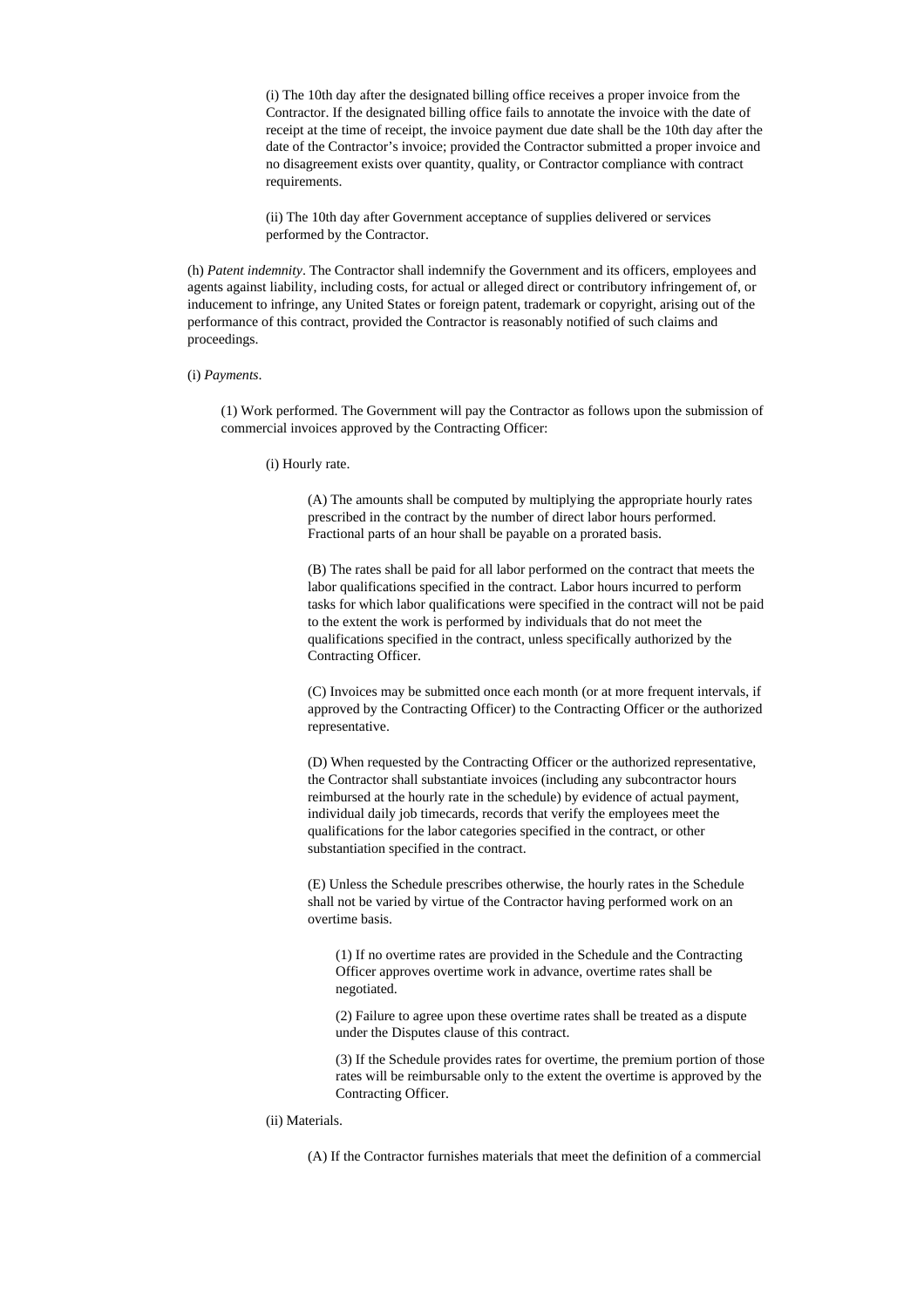product at FAR [2.101,](https://www.acquisition.gov/far/html/Subpart%202_1.html#wp1145508) the price to be paid for such materials shall not exceed the Contractor's established catalog or market price, adjusted to reflect the —

(1) Quantities being acquired; and

(2) Any modifications necessary because of contract requirements.

(B) Except as provided for in paragraph  $(i)(1)(ii)(A)$  and  $(D)(2)$  of this clause, the Government will reimburse the Contractor the actual cost of materials (less any rebates, refunds, or discounts received by the contractor that are identifiable to the contract) provided the Contractor —

(1) Has made payments for materials in accordance with the terms and conditions of the agreement or invoice; or

(2) Makes these payments within 30 days of the submission of the Contractor's payment request to the Government and such payment is in accordance with the terms and conditions of the agreement or invoice.

(C) To the extent able, the Contractor shall —

(1) Obtain materials at the most advantageous prices available with due regard to securing prompt delivery of satisfactory materials; and

(2) Give credit to the Government for cash and trade discounts, rebates, scrap, commissions, and other amounts that are identifiable to the contract.

(D) Other Costs. Unless listed below, other direct and indirect costs will not be reimbursed.

(1) Other Direct Costs. The Government will reimburse the Contractor on the basis of actual cost for the following, provided such costs comply with the requirements in paragraph (i)(1)(ii)(B) of this clause: **Each order must list separately the elements of other direct costs for that order.**

(2) Indirect Costs (Material Handling, Subcontract Administration, etc.). The Government will reimburse the Contractor for indirect costs on a pro-rata basis over the period of contract performance at the following fixed price: **Each order must list separately the fixed amount for the indirect costs and payment schedule; if no indirect costs are approved, insert "None."**

(2) *Total cost*. It is estimated that the total cost to the Government for the performance of this contract shall not exceed the ceiling price set forth in the Schedule and the Contractor agrees to use its best efforts to perform the work specified in the Schedule and all obligations under this contract within such ceiling price. If at any time the Contractor has reason to believe that the hourly rate payments and material costs that will accrue in performing this contract in the next succeeding 30 days, if added to all other payments and costs previously accrued, will exceed 85 percent of the ceiling price in the Schedule, the Contractor shall notify the Contracting Officer giving a revised estimate of the total price to the Government for performing this contract with supporting reasons and documentation. If at any time during the performance of this contract, the Contractor has reason to believe that the total price to the Government for performing this contract will be substantially greater or less than the then stated ceiling price, the Contractor shall so notify the Contracting Officer, giving a revised estimate of the total price for performing this contract, with supporting reasons and documentation. If at any time during performance of this contract, the Government has reason to believe that the work to be required in performing this contract will be substantially greater or less than the stated ceiling price, the Contracting Officer will so advise the Contractor, giving the then revised estimate of the total amount of effort to be required under the contract.

(3) *Ceiling price*. The Government will not be obligated to pay the Contractor any amount in excess of the ceiling price in the Schedule, and the Contractor shall not be obligated to continue performance if to do so would exceed the ceiling price set forth in the Schedule, unless and until the Contracting Officer notifies the Contractor in writing that the ceiling price has been increased and specifies in the notice a revised ceiling that shall constitute the ceiling price for performance under this contract. When and to the extent that the ceiling price set forth in the Schedule has been increased, any hours expended and material costs incurred by the Contractor in excess of the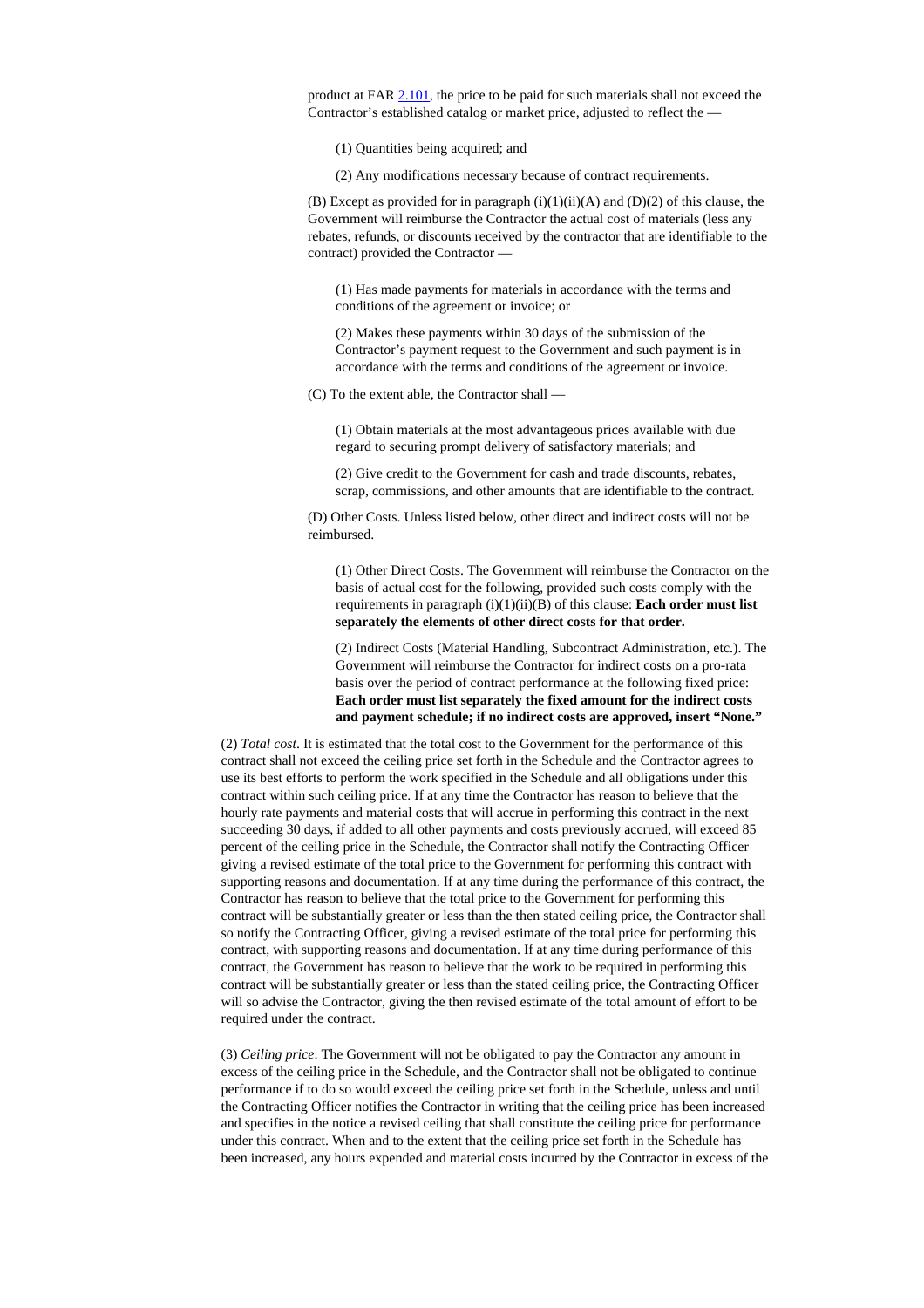ceiling price before the increase shall be allowable to the same extent as if the hours expended and material costs had been incurred after the increase in the ceiling price.

(4) *Access to records*. At any time before final payment under this contract, the Contracting Officer (or authorized representative) will have access to the following (access shall be limited to the listing below unless otherwise agreed to by the Contractor and the Contracting Officer):

(i) Records that verify that the employees whose time has been included in any invoice meet the qualifications for the labor categories specified in the contract;

(ii) For labor hours (including any subcontractor hours reimbursed at the hourly rate in the schedule), when timecards are required as substantiation for payment —

(A) The original timecards (paper-based or electronic);

(B) The Contractor's timekeeping procedures;

(C) Contractor records that show the distribution of labor between jobs or contracts; and

(D) Employees whose time has been included in any invoice for the purpose of verifying that these employees have worked the hours shown on the invoices.

(iii) For material and subcontract costs that are reimbursed on the basis of actual cost —

(A) Any invoices or subcontract agreements substantiating material costs; and

(B) Any documents supporting payment of those invoices.

(5) *Overpayments/Underpayments*. Each payment previously made shall be subject to reduction to the extent of amounts, on preceding invoices, that are found by the Contracting Officer not to have been properly payable and shall also be subject to reduction for overpayments or to increase for underpayments. The Contractor shall promptly pay any such reduction within 30 days unless the parties agree otherwise. The Government within 30 days will pay any such increases, unless the parties agree otherwise. The Contractor's payment will be made by check. If the Contractor becomes aware of a duplicate invoice payment or that the Government has otherwise overpaid on an invoice payment, the Contractor shall —

(i) Remit the overpayment amount to the payment office cited in the contract along with a description of the overpayment including the —

(A) Circumstances of the overpayment (e.g., duplicate payment, erroneous payment, liquidation errors, date(s) of overpayment);

(B) Affected contract number and delivery order number, if applicable;

(C) Affected line item or subline item, if applicable; and

(D) Contractor point of contact.

(ii) Provide a copy of the remittance and supporting documentation to the Contracting Officer.

(6) (i) All amounts that become payable by the Contractor to the Government under this contract shall bear simple interest from the date due until paid unless paid within 30 days of becoming due. The interest rate shall be the interest rate established by the Secretary of the Treasury, as provided in 41 [U.S.C.](http://uscode.house.gov/) 7109, which is applicable to the period in which the amount becomes due, and then at the rate applicable for each six month period as established by the Secretary until the amount is paid.

(ii) The Government may issue a demand for payment to the Contractor upon finding a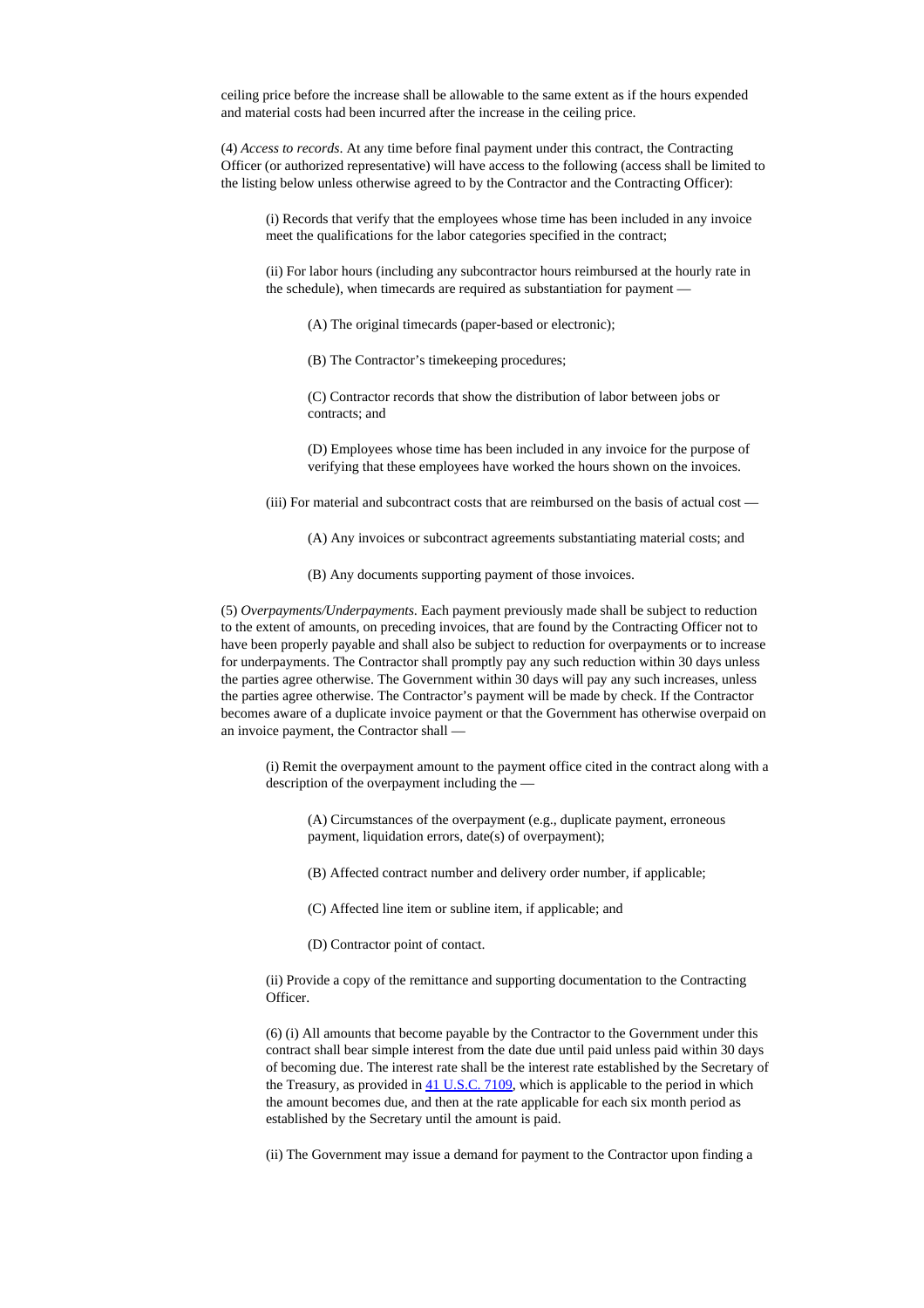debt is due under the contract.

(iii) Final Decisions. The Contracting Officer will issue a final decision as required by [33.211](https://www.acquisition.gov/far/html/Subpart%2033_2.html#wp1079912) if —

(A) The Contracting Officer and the Contractor are unable to reach agreement on the existence or amount of a debt in a timely manner;

(B) The Contractor fails to liquidate a debt previously demanded by the Contracting Officer within the timeline specified in the demand for payment unless the amounts were not repaid because the Contractor has requested an installment payment agreement; or

(C) The Contractor requests a deferment of collection on a debt previously demanded by the Contracting Officer (see FAR [32.607-2\)](https://www.acquisition.gov/far/html/Subpart%2032_6.html#wp1031290).

(iv) If a demand for payment was previously issued for the debt, the demand for payment included in the final decision shall identify the same due date as the original demand for payment.

(v) Amounts shall be due at the earliest of the following dates:

(A) The date fixed under this contract.

(B) The date of the first written demand for payment, including any demand for payment resulting from a default termination.

(vi) The interest charge shall be computed for the actual number of calendar days involved beginning on the due date and ending on —

(A) The date on which the designated office receives payment from the Contractor;

(B) The date of issuance of a Government check to the Contractor from which an amount otherwise payable has been withheld as a credit against the contract debt; or

(C) The date on which an amount withheld and applied to the contract debt would otherwise have become payable to the Contractor.

(vii) The interest charge made under this clause may be reduced under the procedures prescribed in FAR 32.608-2 in effect on the date of this contract.

(viii) Upon receipt and approval of the invoice designated by the Contractor as the "completion invoice" and supporting documentation, and upon compliance by the Contractor with all terms of this contract, any outstanding balances will be paid within 30 days unless the parties agree otherwise. The completion invoice, and supporting documentation, shall be submitted by the Contractor as promptly as practicable following completion of the work under this contract, but in no event later than 1 year (or such longer period as the Contracting Officer may approve in writing) from the date of completion.

(7) *Release of claims*. The Contractor, and each assignee under an assignment entered into under this contract and in effect at the time of final payment under this contract, shall execute and deliver, at the time of and as a condition precedent to final payment under this contract, a release discharging the Government, its officers, agents, and employees of and from all liabilities, obligations, and claims arising out of or under this contract, subject only to the following exceptions.

(i) Specified claims in stated amounts, or in estimated amounts if the amounts are not susceptible to exact statement by the Contractor.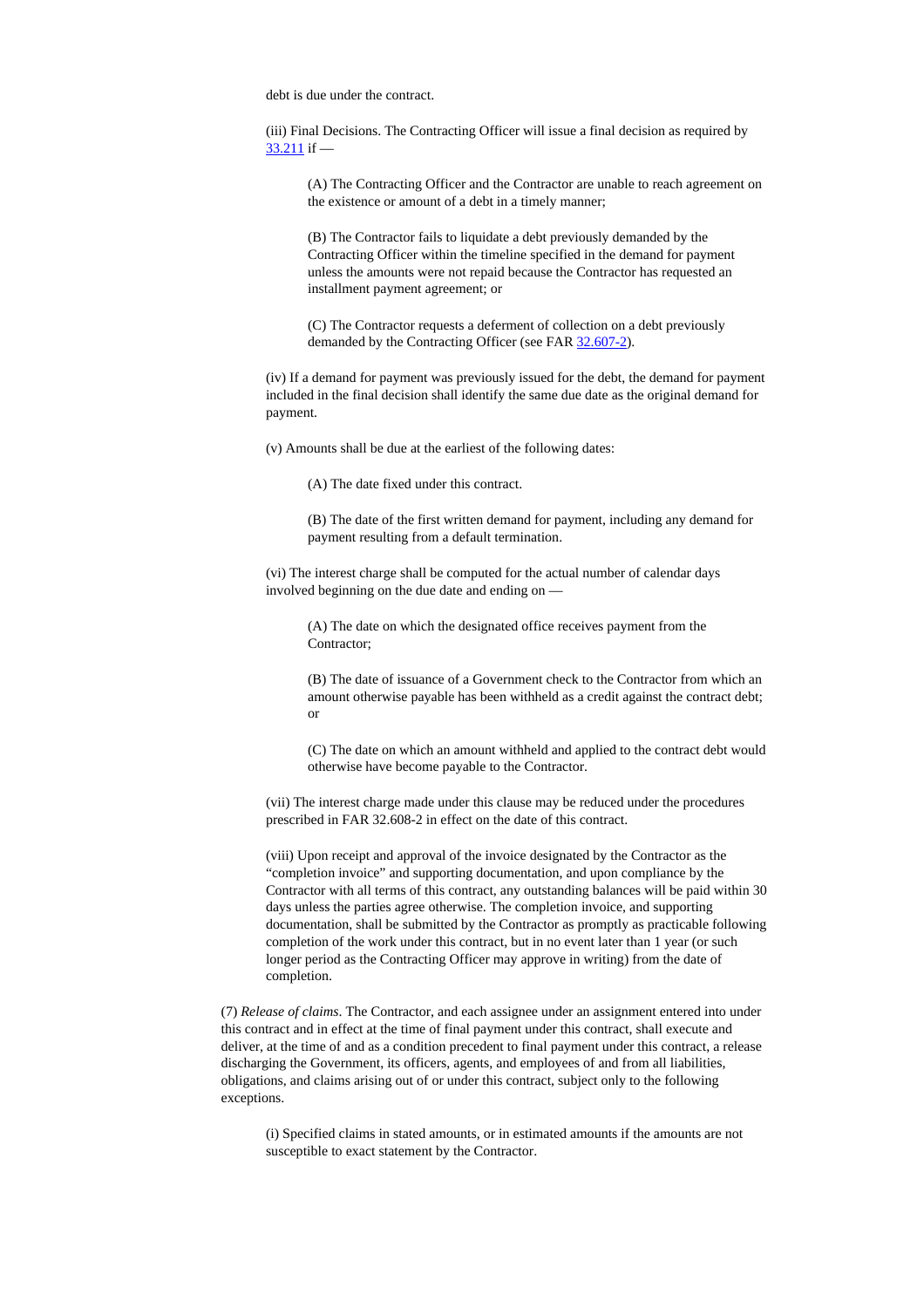(ii) Claims, together with reasonable incidental expenses, based upon the liabilities of the Contractor to third parties arising out of performing this contract, that are not known to the Contractor on the date of the execution of the release, and of which the Contractor gives notice in writing to the Contracting Officer not more than 6 years after the date of the release or the date of any notice to the Contractor that the Government is prepared to make final payment, whichever is earlier.

(iii) Claims for reimbursement of costs (other than expenses of the Contractor by reason of its indemnification of the Government against patent liability), including reasonable incidental expenses, incurred by the Contractor under the terms of this contract relating to patents.

(8) *Prompt payment*. The Government will make payment in accordance with the Prompt Payment Act (31 [U.S.C.](http://uscode.house.gov/uscode-cgi/fastweb.exe?getdoc+uscview+t29t32+1665+30++%2831%29%20%20AND%20%28%2831%29%20ADJ%20USC%29%3ACITE%20%20%20%20%20%20%20%20%20) 3903) and prompt payment regulations at 5 CFR part 1315.

(9) *Electronic Funds Transfer (EFT).* If the Government makes payment by EFT, see [52.212-5](https://www.acquisition.gov/far/html/52_212_213.html#wp1203358)(b) for the appropriate EFT clause.

(10) *Discount.* In connection with any discount offered for early payment, time shall be computed from the date of the invoice. For the purpose of computing the discount earned, payment shall be considered to have been made on the date that appears on the payment check or the specified payment date if an electronic funds transfer payment is made.

(j) *Risk of loss*. Unless the contract specifically provides otherwise, risk of loss or damage to the supplies provided under this contract shall remain with the Contractor until, and shall pass to the Government upon:

(1) Delivery of the supplies to a carrier, if transportation is f.o.b. origin; or

(2) Delivery of the supplies to the Government at the destination specified in the contract, if transportation is f.o.b. destination.

(k) *Taxes*. The contract price includes all applicable Federal, State, and local taxes and duties.

(l) *Termination for the Government's convenience*. The Government reserves the right to terminate this contract, or any part hereof, for its sole convenience. In the event of such termination, the Contractor shall immediately stop all work hereunder and shall immediately cause any and all of its suppliers and subcontractors to cease work. Subject to the terms of this contract, the Contractor shall be paid an amount for direct labor hours (as defined in the Schedule of the contract) determined by multiplying the number of direct labor hours expended before the effective date of termination by the hourly rate(s) in the contract, less any hourly rate payments already made to the Contractor plus reasonable charges the Contractor can demonstrate to the satisfaction of the Government using its standard record keeping system that have resulted from the termination. The Contractor shall not be required to comply with the cost accounting standards or contract cost principles for this purpose. This paragraph does not give the Government any right to audit the Contractor's records. The Contractor shall not be paid for any work performed or costs incurred that reasonably could have been avoided.

(m) *Termination for cause*. The Government may terminate this contract, or any part hereof, for cause in the event of any default by the Contractor, or if the Contractor fails to comply with any contract terms and conditions, or fails to provide the Government, upon request, with adequate assurances of future performance. In the event of termination for cause, the Government shall not be liable to the Contractor for any amount for supplies or services not accepted, and the Contractor shall be liable to the Government for any and all rights and remedies provided by law. If it is determined that the Government improperly terminated this contract for default, such termination shall be deemed a termination for convenience.

(n) *Title*. Unless specified elsewhere in this contract, title to items furnished under this contract shall pass to the Government upon acceptance, regardless of when or where the Government takes physical possession.

(o) *Warranty*. The Contractor warrants and implies that the items delivered hereunder are merchantable and fit for use for the particular purpose described in this contract.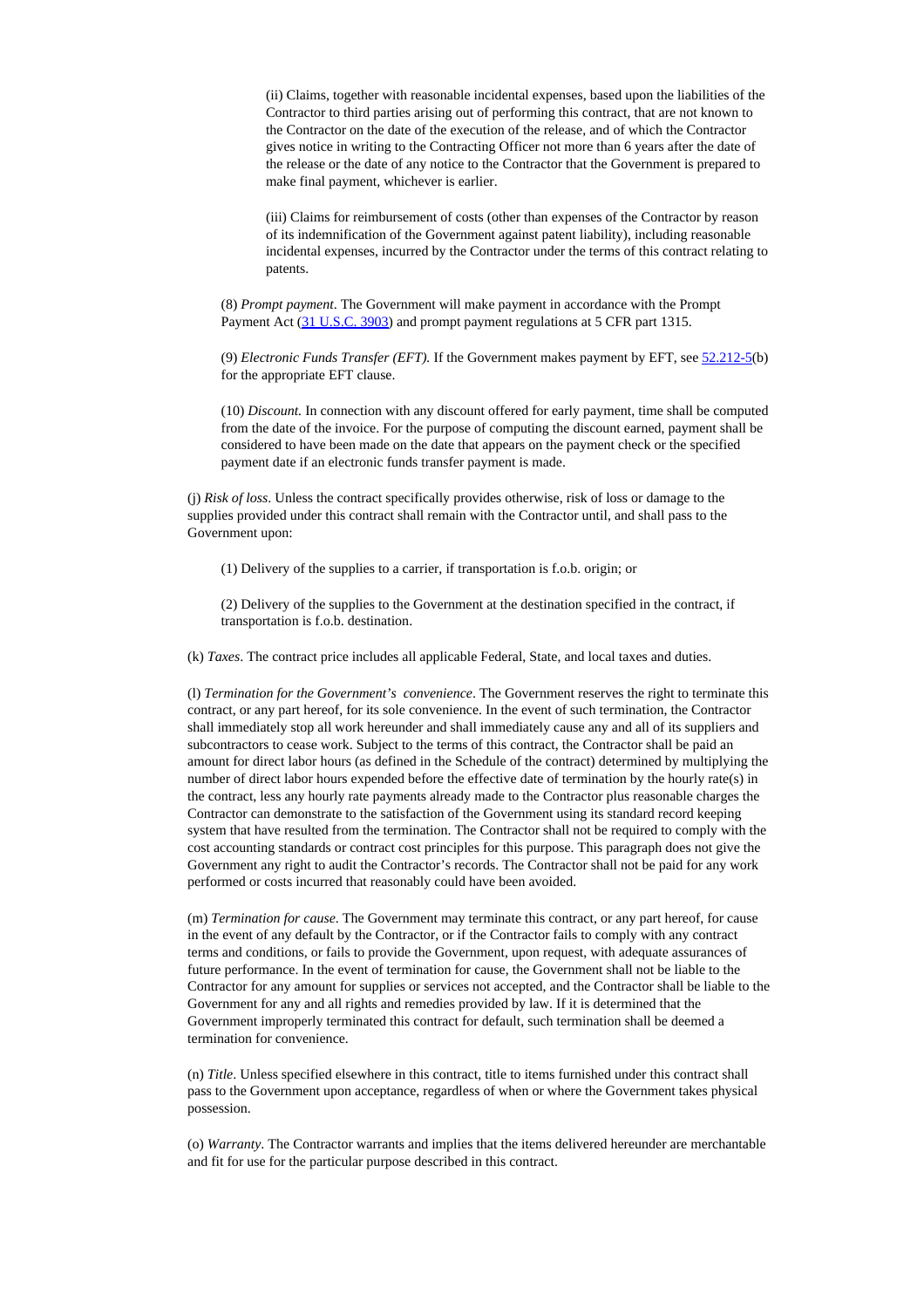(p) *Limitation of liability*. Except as otherwise provided by an express warranty, the Contractor will not be liable to the Government for consequential damages resulting from any defect or deficiencies in accepted items.

(q) *Other compliances*. The Contractor shall comply with all applicable Federal, State and local laws, executive orders, rules and regulations applicable to its performance under this contract.

(r) *Compliance with laws unique to Government contracts*. The Contractor agrees to comply with [31](http://uscode.house.gov/) [U.S.C.](http://uscode.house.gov/) 1352 relating to limitations on the use of appropriated funds to influence certain Federal contracts; 18 [U.S.C.](http://uscode.house.gov/) 431 relating to officials not to benefit; 40 U.S.C. [chapter](http://uscode.house.gov/) 37, Contract Work Hours and Safety Standards; 41 U.S.C. [chapter](http://uscode.house.gov/) 87, Kickbacks; 41 [U.S.C.](http://uscode.house.gov/) 4712 and 10 U.S.C. 2409 relating to whistleblower protections; 49 [U.S.C.](http://uscode.house.gov/) 40118, Fly American; and 41 U.S.C. [chapter](http://uscode.house.gov/) 21 relating to procurement integrity.

(s) *Order of precedence*. Any inconsistencies in this solicitation or contract shall be resolved by giving precedence in the following order:

(1) The schedule of supplies/services.

(2) The Assignments, Disputes, Payments, Invoice, Other Compliances, Compliance with Laws Unique to Government Contracts, Unauthorized Obligations, and Commercial Supplier Agreements - Unenforceable Clauses paragraphs of this clause.

(3) The clause at 52.212-5.

(4) Addenda to this solicitation or contract, including any commercial supplier agreements as amended by the Commercial Supplier Agreements - Unenforceable Clauses provision.

- (5) Solicitation provisions if this is a solicitation.
- (6) Other paragraphs of this clause.
- (7) The Standard Form 1449.
- (8) Other documents, exhibits, and attachments.
- (9) The specification.
- (t) *[Reserved].*
- (u) *Unauthorized Obligations.*

(1) Except as stated in paragraph (u)(2) of this clause, when any supply or service acquired under this contract is subject to any commercial supplier agreement (as defined in  $502.101$ ) that includes any language, provision, or clause requiring the Government to pay any future fees, penalties, interest, legal costs or to indemnify the Contractor or any person or entity for damages, costs, fees, or any other loss or liability that would create an Anti-Deficiency Act violation [\(31](http://uscode.house.gov/) [U.S.C.](http://uscode.house.gov/) 1341), the following shall govern:

(i) Any such language, provision, or clause is unenforceable against the Government.

(ii) Neither the Government nor any Government authorized end user shall be deemed to have agreed to such clause by virtue of it appearing in the commercial supplier agreement. If the commercial supplier agreement is invoked through an "I agree" click box or other comparable mechanism (e.g., "click-wrap" or "browse-wrap" agreements), execution does not bind the Government or any Government authorized end user to such clause.

(iii) Any such language, provision, or clause is deemed to be stricken from the commercial supplier agreement.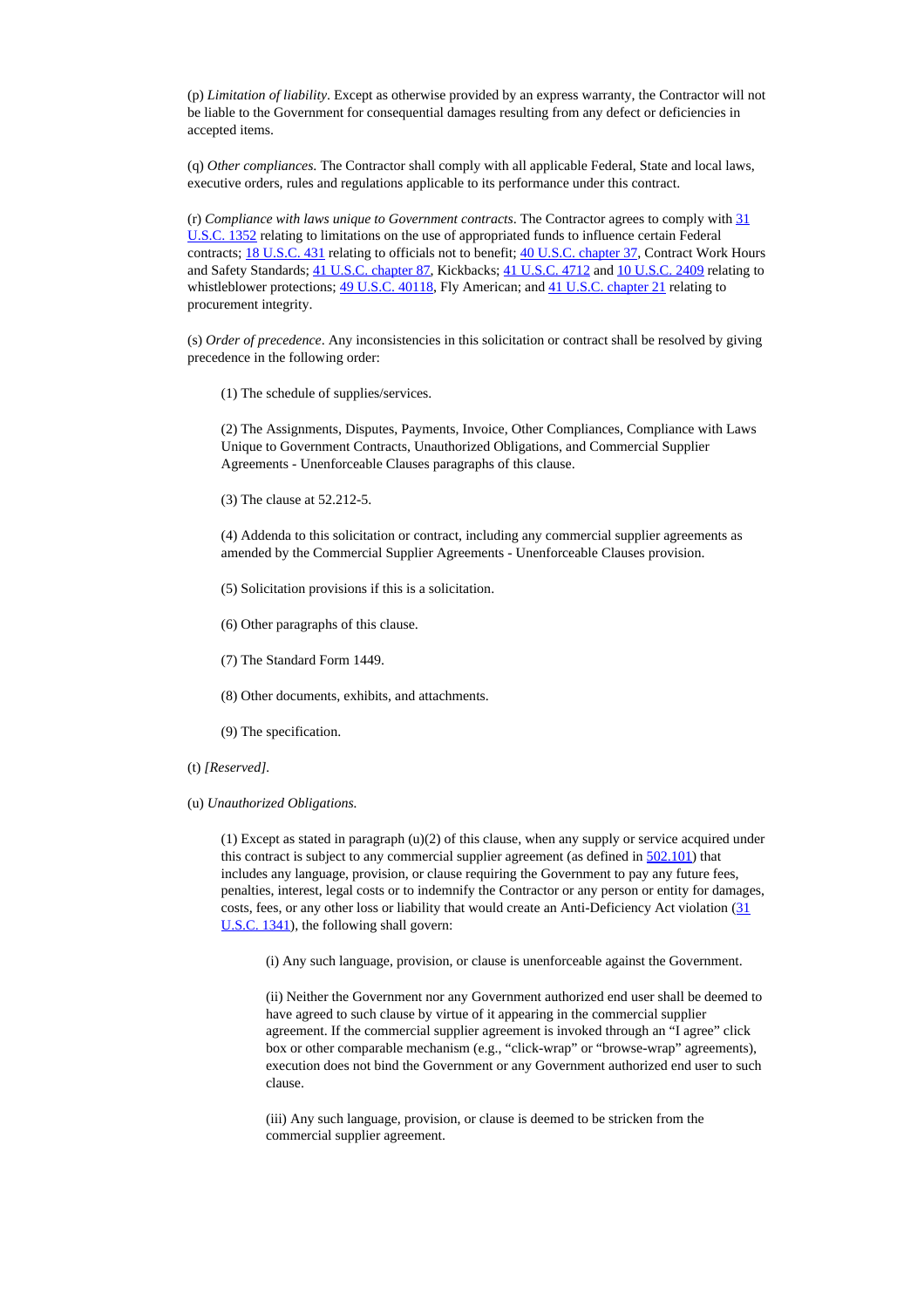(2) Paragraph  $(u)(1)$  of this clause does not apply to indemnification or any other payment by the Government that is expressly authorized by statute and specifically authorized under applicable agency regulations and procedures.

(v) *Incorporation by reference*. The Contractor's representations and certifications, including those completed electronically via the System for Award Management (SAM), are incorporated by reference into the contract.

(w) *Commercial supplier agreements–unenforceable clauses*. When any supply or service acquired under this contract is subject to a commercial supplier agreement (as defined in [502.101\)](https://www.acquisition.gov/gsam/current/html/Part502.html#wp1859928), the following language shall be deemed incorporated into the commercial supplier agreement. As used herein, "this agreement" means the commercial supplier agreement:

(1) Notwithstanding any other provision of this agreement, when the end user is an agency or instrumentality of the U.S. Government, the following shall apply:

(i) Applicability. This agreement is a part of a contract between the commercial supplier and the U.S. Government for the acquisition of the supply or service that necessitates a license or other similar legal instrument (*including all contracts, task orders, and delivery orders under FAR Part 12*).

(ii) End user. This agreement shall bind the Government as end user but shall not operate to bind an Government employee or person acting on behalf of the Government in his or her personal capacity.

(iii) Law and disputes. This agreement is governed by Federal law.

(A) Any language purporting to subject the U.S. Government to the laws of a U.S. state, U.S. territory, district, or municipality, or a foreign nation, except where Federal law expressly provides for the application of such laws, is hereby deleted.

(B) Any language requiring dispute resolution in a specific forum or venue that is different from that prescribed by applicable Federal law is hereby deleted.

(C) Any language prescribing a different time period for bringing an action than that prescribed by applicable Federal law in relation to a dispute is hereby deleted.

(iv) Continued performance. The supplier or licensor shall not unilaterally revoke, terminate or suspend any rights granted to the Government except as allowed by this contract. If the supplier or licensor believes the Government to be in breach of the agreement, it shall pursue its rights under the Contract Disputes Act or other applicable Federal statute while continuing performance as set forth in subparagraph (d) (Disputes).

(v) Arbitration; equitable or injunctive relief. In the event of a claim or dispute arising under or relating to this agreement, a binding arbitration shall not be used unless specifically authorized by agency guidance, and equitable or injunctive relief, including the award of attorney fees, costs or interest, may be awarded against the Government only when explicitly provided by statute (e.g., Prompt Payment Act or Equal Access to Justice Act).

(vi) Updating terms.

(A) After award, the contractor may unilaterally revise commercial supplier agreement terms if they are not material. A material change is defined as:

- (1) Terms that change Government rights or obligations;
- (2) Terms that increase Government prices;
- (3) Terms that decrease overall level of service; or

(4) Terms that limit any other Government right addressed elsewhere in this contract.